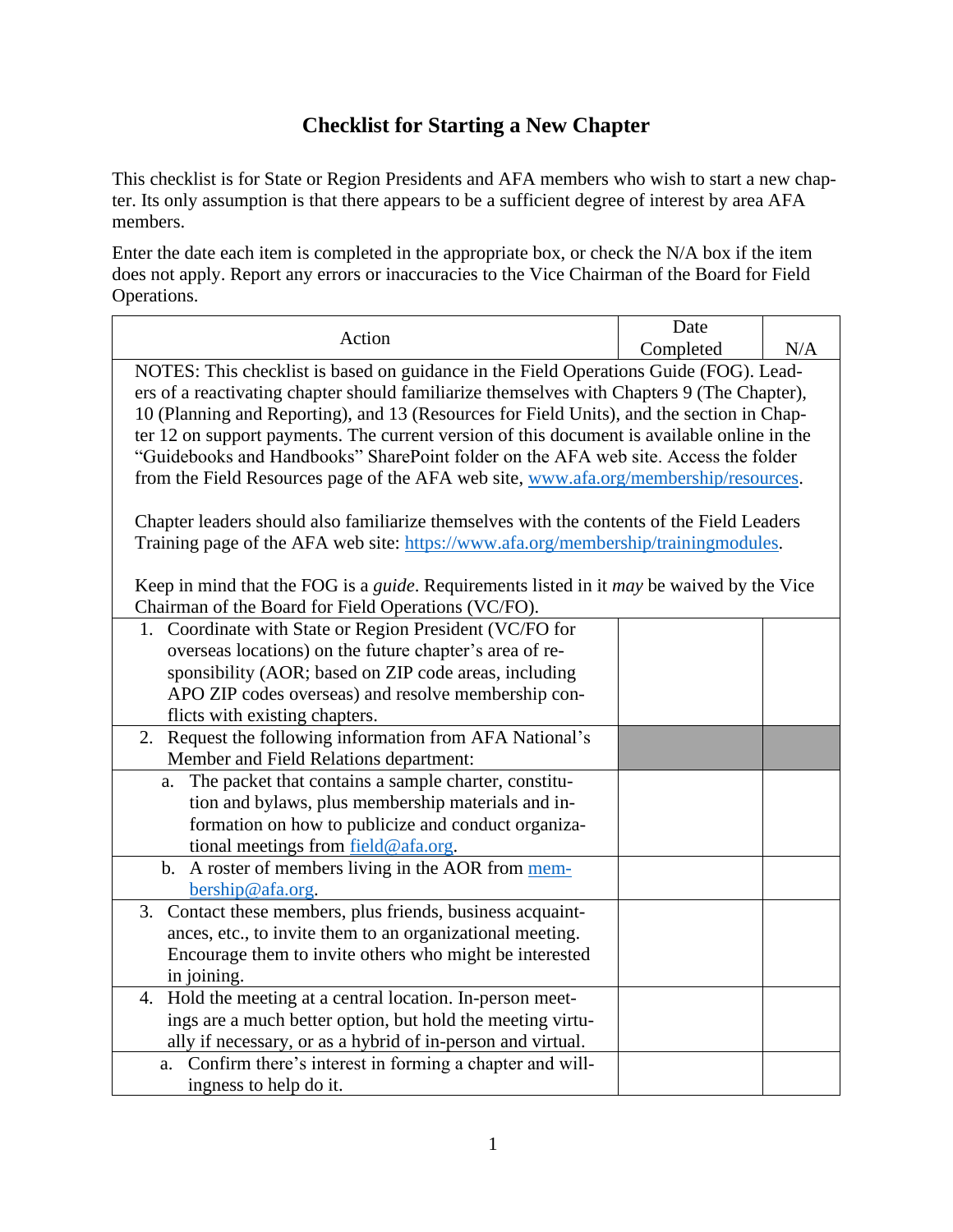| Action                                                                  | Date<br>Completed | N/A |
|-------------------------------------------------------------------------|-------------------|-----|
| b. Collect contact information of the attendees and po-                 |                   |     |
| tential members.                                                        |                   |     |
| 5. If there's enough interest to continue:                              |                   |     |
| Schedule an organizational meeting within a month<br>a.                 |                   |     |
| after the first one. Twenty to twenty-five voting mem-                  |                   |     |
| bers are needed to form the chapter. (Twenty is the                     |                   |     |
| minimum, twenty-five is recommended to cover for                        |                   |     |
| drop-outs.)                                                             |                   |     |
| b. Inform non-attendee members of the first meeting's                   |                   |     |
| results and invite them to the next one.                                |                   |     |
| 6. Form a membership committee to seek additional mem-                  |                   |     |
| bers.                                                                   |                   |     |
| 7. Build the initial ExComm—president, vice president,                  |                   |     |
| secretary, and treasurer (or secretary/treasurer)--- plus               |                   |     |
| any other appointed positions you have volunteers for.                  |                   |     |
| Create a draft charter (and fill out a lot of other forms)<br>8.        |                   |     |
| and send them to the State President (Region President if               |                   |     |
| the chapter will be the only one in the state, or the                   |                   |     |
| VC/FO) for endorsement and approval. Models and                         |                   |     |
| other information are in the "Resources for New Chap-                   |                   |     |
| ters" folder.                                                           |                   |     |
| Request start-up funds from the State President, Region<br>9.           |                   |     |
| President if the chapter will be the only one in the state,             |                   |     |
| or VC/FO for overseas chapters.                                         |                   |     |
| 10. Establish federal and state non-profit status.                      |                   |     |
| AFA (field@afa.org) will assist with applying for fed-<br>a.            |                   |     |
| eral $501(c)(3)$ status.                                                |                   |     |
| Request assistance from the State Treasurer or Region<br>$\mathbf{b}$ . |                   |     |
| President, if appropriate, for guidance on how to ap-                   |                   |     |
| ply for state non-profit status. Overseas chapters may                  |                   |     |
| wish to explore the possibility of getting a Value                      |                   |     |
| Added Tax exemption.                                                    |                   |     |
| 11. After the charter is approved, National will send an addi-          |                   |     |
| tional information package containing any updated infor-                |                   |     |
| mation on chapter administration, additional member-                    |                   |     |
| ship materials, and how to prepare and submit the re-                   |                   |     |
| quired reports and plans.                                               |                   |     |
| 12. Contact AFA National's (field@afa.org) to establish the             |                   |     |
| chapter e-mail addresses, chapter portal access, etc.                   |                   |     |
| 13. Direct the new ExComm to the training videos they                   |                   |     |
| should watch (listed at https://www.afa.org/con-                        |                   |     |
| tent/dam/afa/trainingmodules/Rec-Field-Ldr-Trng.pdf),                   |                   |     |
| and other resources they should get familiar with, like                 |                   |     |
| the FOG, upon assuming their new positions.                             |                   |     |